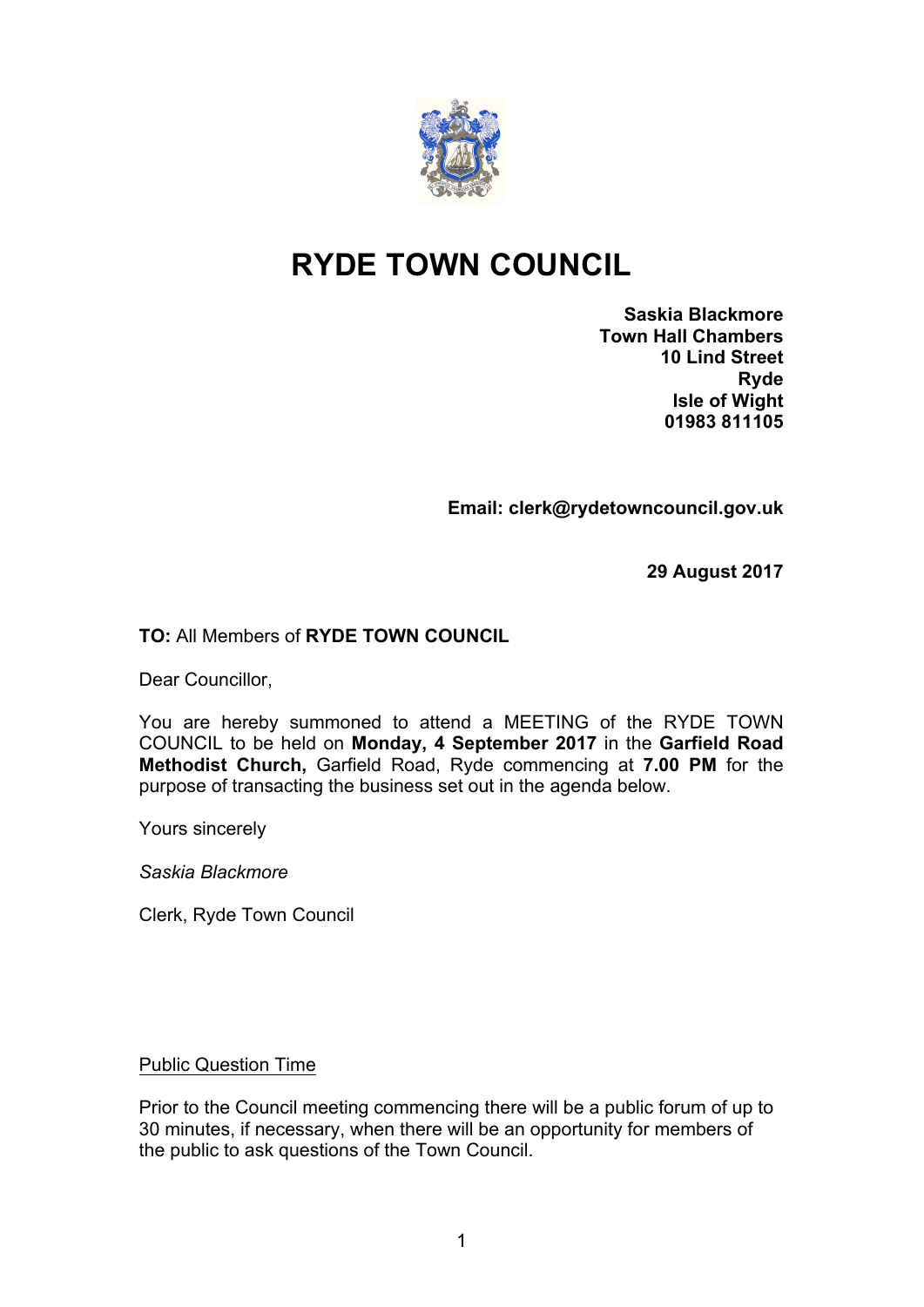# **AGENDA**

# 1. **APOLOGIES**

To receive apologies for absence.

#### 2. **DECLARATIONS OF INTERESTS**

To receive any declarations of pecuniary or non-pecuniary (personal) interests relating to items on the agenda.

# 3. **REQUESTS FOR DISPENSATIONS**

To receive and consider granting any written requests from Members for dispensations in respect of discloseable pecuniary interests. (NB: Request forms for other dispensations are available from the Clerks).

#### 4. **MINUTES**

To take as read and confirm as accurate the attached minutes of the meeting held on 3 July 2017.

# 5. **MEMBERS' QUESTIONS**

To receive any questions from Members concerning the business of the Town Council or about a matter affecting the town but which is not included on the agenda for the meeting or is not otherwise before the Council (Standing Orders 24 – 27 refer).

#### 6. **REPORTS**

To receive any reports from Isle of Wight Council Councillors or the police. (NB: Isle of Wight Councillors have been gven the opportunity to submit a written report for this item and any written reports that are received before the meeting will be circulated)

#### 7. **MAYOR'S ANNOUNCEMENTS**

To receive any announcements from the Mayor.

#### 8. **REPORTS FROM TOWN COUNCILLORS**

To receive any reports from Town Councillors who have attended any meetings on behalf of the Town Council.

#### 9. **CO-OPTION – HAYLANDS AND BINSTEAD WARDS**

To consider the following recommendations from the Personnel Panel:

# **THAT**

- (i) Sue Lyons be co-opted onto the Town Council representing Haylands ward
- (ii) Diana Conyers be co-opted onto the Town Council representing Binstead ward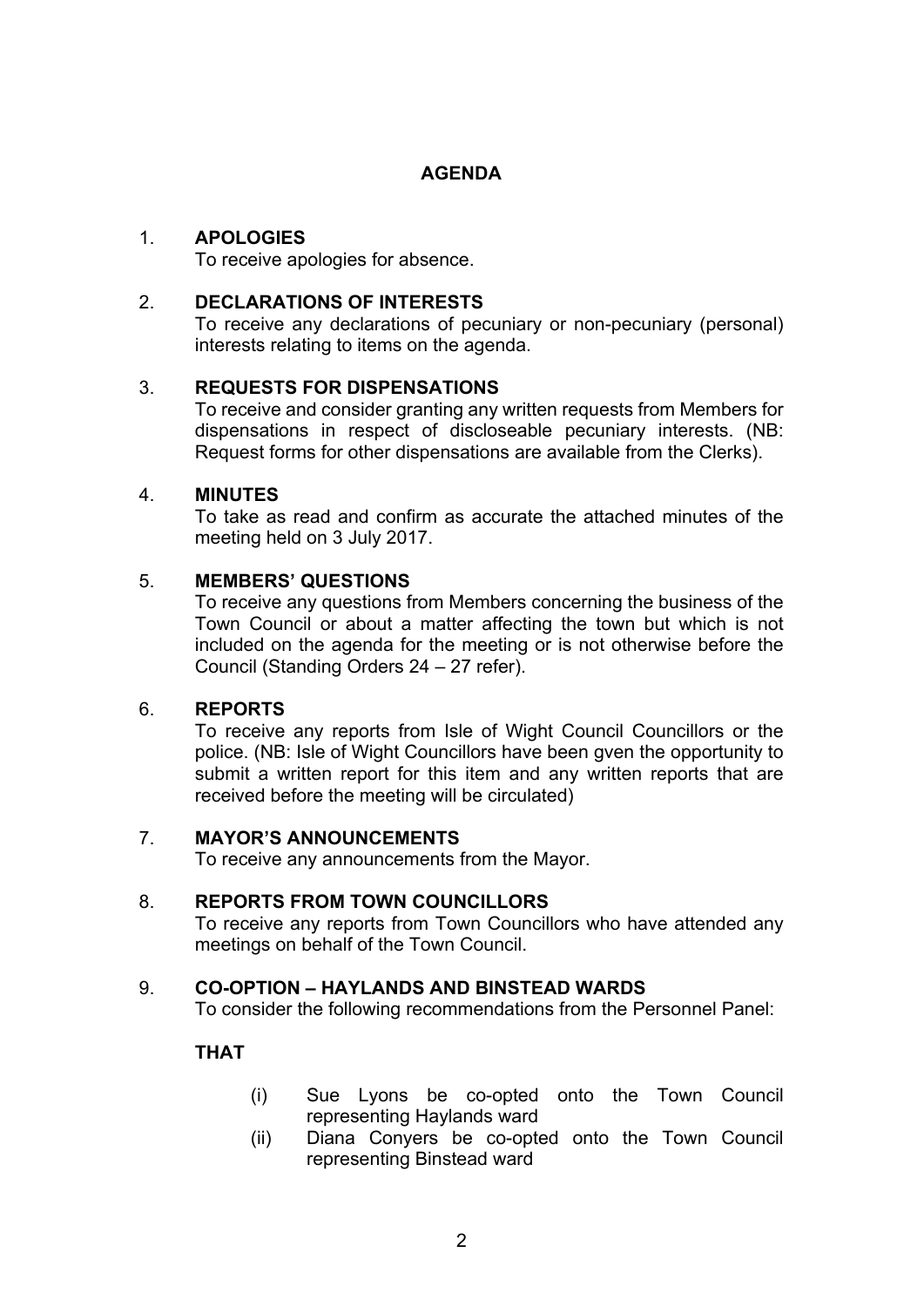Should these co-options be agreed both co-optees will be invited to sign their Declarations of Acceptance of Office and join the meeting.

#### 10. **AGE FRIENDLY COMMUNITIES REPORT**

To receive, welcome and note the Age Friendly Communities Report for Ryde.

#### 11. **FINANCE COMMITTEE**

To receive the attached minutes of the Finance Committee meeting held on 20 June 2017.

#### 12. **PLANNING COMMITTEE**

To receive the attached minutes of the Planning Committee meetings held on 6 and 27 June and 18 July 2017.

#### 13. **SKATEPARK MANAGEMENT COMMITTEE**

To consider the following recommendations arising from a meeting of the Skatepark Management Committee held on 20 July 2017:

#### **It was RESOLVED to recommend to the Full Council THAT:**

- (i) The Skatepark Management Committee be dissolved and that future oversight of the strategic management of the skatepark be passed to the Network Ryde Steering Group
- (ii) The terms of reference for the Network Ryde Steering Group be amended accordingly
- (iii) The Full Council note that the membership of the Network Ryde Steering Group currently includes the same membership as the Skatepark Management Committee
- (iv)Network Ryde be tasked with working with young people to establish a skatepark user group and that the user group be encouraged to actively participate in the Steering Group
- (v) Updates on the skatepark continue to be regularly reported to the Full Council as part of updates on Network Ryde

#### 14. **PAYMENTS**

- (i) To agree payment of those invoices shown on Appendix 1.
- (ii) To note the payments shown on Appendix 2, which have been made under Standing Orders 65 (2) and (3), either by online transfer or by cheque.

#### 15. **DATE OF THE NEXT MEETING**

2 October 2017– Methodist Church, Garfield Road, Ryde.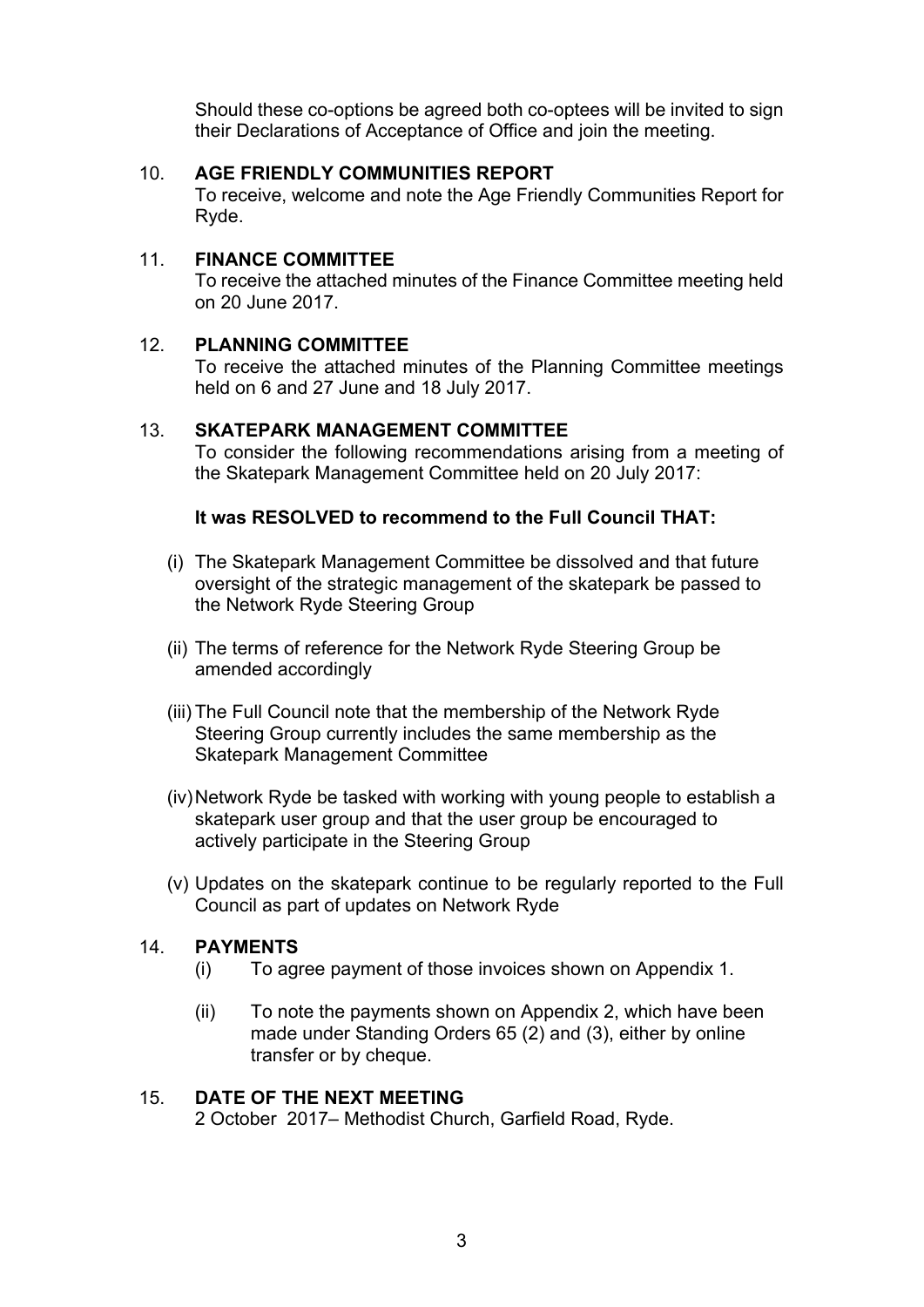# **APPENDIX 1**

# **RYDE TOWN COUNCIL**

# **FULL COUNCIL MEETING 4 September 2017**

# **PAYMENT OF ACCOUNTS**

| <b>Accounts Payable</b>       |                                                         |           |
|-------------------------------|---------------------------------------------------------|-----------|
| <b>Ryde Methodist Church</b>  | Quarter 1 hall hire                                     | £100.00   |
| Ace Waste                     | Rubbish removal, Lind Street                            | £28.80    |
|                               | Eastern Esplanade toilets electricity                   |           |
| <b>SSE</b>                    | 15/2/17-11/5/17                                         | £269.82   |
| <b>SSE</b>                    | Eastern Esplanade toilets electricity<br>12/5/17-9/8/17 | £92.29    |
| <b>WBS</b>                    | Office supplies                                         | £42.42    |
| <b>WBS</b>                    | Office supplies                                         | £4.86     |
|                               |                                                         |           |
| Network Ryde Team Leader      | <b>Expenses</b>                                         | £3.50     |
| <b>TopMops</b>                | Unblock repair urinal Western Toilets                   | £208.80   |
| <b>TopMops</b>                | Loose cabling repair Western Toilets                    | £122.40   |
| <b>Red Setter Accountancy</b> | <b>Internal Audit</b>                                   | £300.00   |
|                               | Out of hours answering Service for                      |           |
| My PA Office                  | toilets- August                                         | £132.00   |
| <b>PC Consultants</b>         | <b>Remote Support Network Ryde</b>                      | £27.60    |
| Beacon                        | Newsletter-September                                    | £552.00   |
| <b>RTC Receptionist</b>       | Expenses - Key cutting                                  | £6.00     |
|                               | Land Hire - Network Ryde Games                          |           |
| Isle of Wight Council         | sessions                                                | £410.00   |
|                               | patrol - Oakfield school<br>Crossing                    |           |
| Isle of Wight Council         | 2016/17                                                 | £2457.60  |
|                               | Crossing Patrol - Ryde Academy                          |           |
| Isle of Wight Council         | 2016/17                                                 | £4203.60  |
| <b>Total</b>                  |                                                         | £8,961.69 |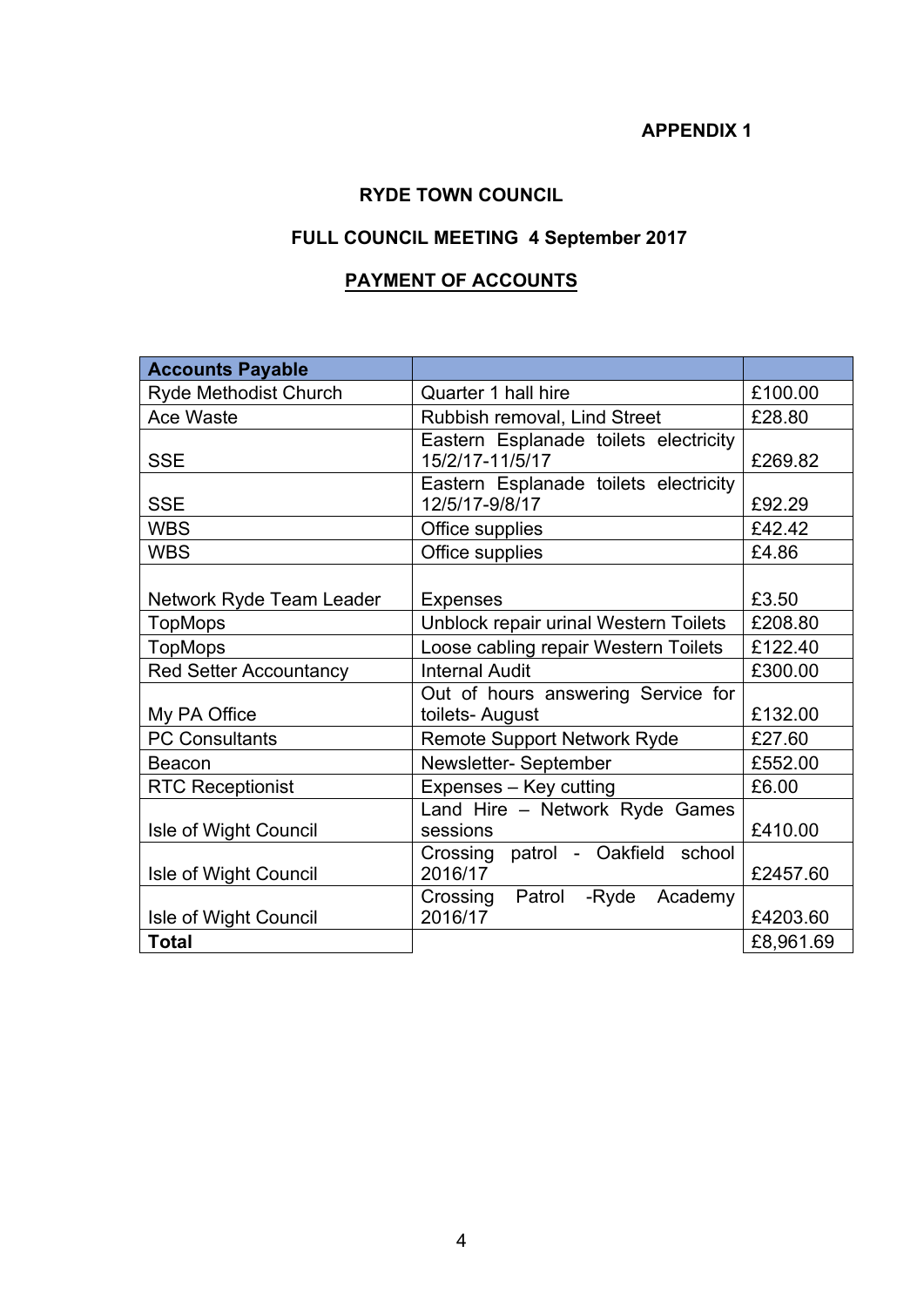# **APPENDIX 2**

| <b>PAYMENTS MADE UNDER STANDING ORDERS 65 (2) AND (3)</b> |                                                       |           |  |  |
|-----------------------------------------------------------|-------------------------------------------------------|-----------|--|--|
| <b>PC Consultants</b>                                     | VPN set up                                            | £27.60    |  |  |
|                                                           | Water Marlborough Rd Allotments 1 /4/17-              |           |  |  |
| <b>Business Stream</b>                                    | 9/6/17                                                | £150.55   |  |  |
| <b>Business Stream</b>                                    | Water - Esplanade toilets 1/8/17-8/6/17               | £532.50   |  |  |
| <b>Business Stream</b>                                    | Water - Allotments Mayfield 1/4/17-11/5/17            | £28.32    |  |  |
|                                                           | Water -Allotments Quarry Rd 1 /4/17-                  |           |  |  |
| <b>Business Stream</b>                                    | 9/6/17                                                | £111.71   |  |  |
| <b>Business Stream</b>                                    | Water - Western Esplanade toilets 1/4/17-<br>8/6 / 17 | £1,153.93 |  |  |
| <b>Business Stream</b>                                    | Water -St Johns toilets 1 /4/17 - 12/6/17             | £425.43   |  |  |
| <b>IOW Council</b>                                        | Business rates 147 High street                        | £3,965.15 |  |  |
| <b>Facilities Apprentice</b>                              | <b>Expenses</b>                                       | £30.40    |  |  |
| John<br>Gardener<br>The<br>$\blacksquare$                 |                                                       |           |  |  |
| <b>Cutress</b>                                            | <b>Watering 2/6-30/6</b>                              | £1,517.50 |  |  |
| <b>NJ Mulhern</b>                                         | Skatepark repairs                                     | £2,310.00 |  |  |
|                                                           | Out of Hours service answering service -              |           |  |  |
| My PA Office                                              | July                                                  | £110.00   |  |  |
| <b>WBS</b>                                                | Office supplies                                       | £25.20    |  |  |
| <b>WBS</b>                                                | Office supplies                                       | £23.88    |  |  |
| W Hurst & Son                                             | <b>Facilities supplies</b>                            | £20.87    |  |  |
| <b>PC Consultants</b>                                     | Remote Support email configuration                    | £27.60    |  |  |
| <b>Signpost Express</b>                                   | Glass lettering for reception                         | £63.60    |  |  |
| <b>Ace Waste</b>                                          | Rubbish removal - Lind Street                         | £14.40    |  |  |
| <b>RFO</b>                                                | <b>Expenses</b>                                       | £103.09   |  |  |
| M Johnson                                                 | Deposit return (allotments)                           | £25.00    |  |  |
| Gala Lights                                               | Summer lighting - replacement motifs                  | £3,635.00 |  |  |
| Hampshire IW CRC                                          | Community Payback - allotment clearance               | £160.00   |  |  |
| <b>Ringway Island Roads</b>                               | <b>Skatepark Cleansing April - June 2016</b>          | £491.09   |  |  |
| <b>Aquam Water Services</b>                               | Standpipe and water charges - June                    | £121.36   |  |  |
| M Mallinson                                               | Allotment deposit return                              | £50.00    |  |  |
| <b>SSE Enterprise</b>                                     | Electrical condition reports - toilets                | £891.00   |  |  |
| <b>PC Consultants</b>                                     | IT Induction for Facilities Officer                   | £78.00    |  |  |
| <b>Brighstone Landscaping</b>                             | Beach Cleaning - June                                 | £5,095.16 |  |  |
| Ryde Methodist Church                                     | Grant                                                 | £800.00   |  |  |
| Wight Ice Leisure                                         | Grant                                                 | £1,500.00 |  |  |
| <b>Ryde Saints Football Club</b>                          | Grant                                                 | £1,000.00 |  |  |
| <b>Ryde Carnival Association</b>                          | Grant                                                 | £2,800.00 |  |  |
| Mrs C Smith                                               | Allotment deposit return                              | £25.00    |  |  |
| Mr Jackman                                                | Allotment deposit return                              | £30.00    |  |  |
| Univoice                                                  | Broadband - 10 Lind Street -July                      | £42.00    |  |  |
| Hampshire Flag Company                                    | Red Ensign flag                                       | £33.60    |  |  |
| <b>Ryde Swimming Club</b>                                 | <b>Community Grant June 17</b>                        | £1,000.00 |  |  |
| <b>PC Consultants</b>                                     | Remote support, add members GWP panel                 | £27.60    |  |  |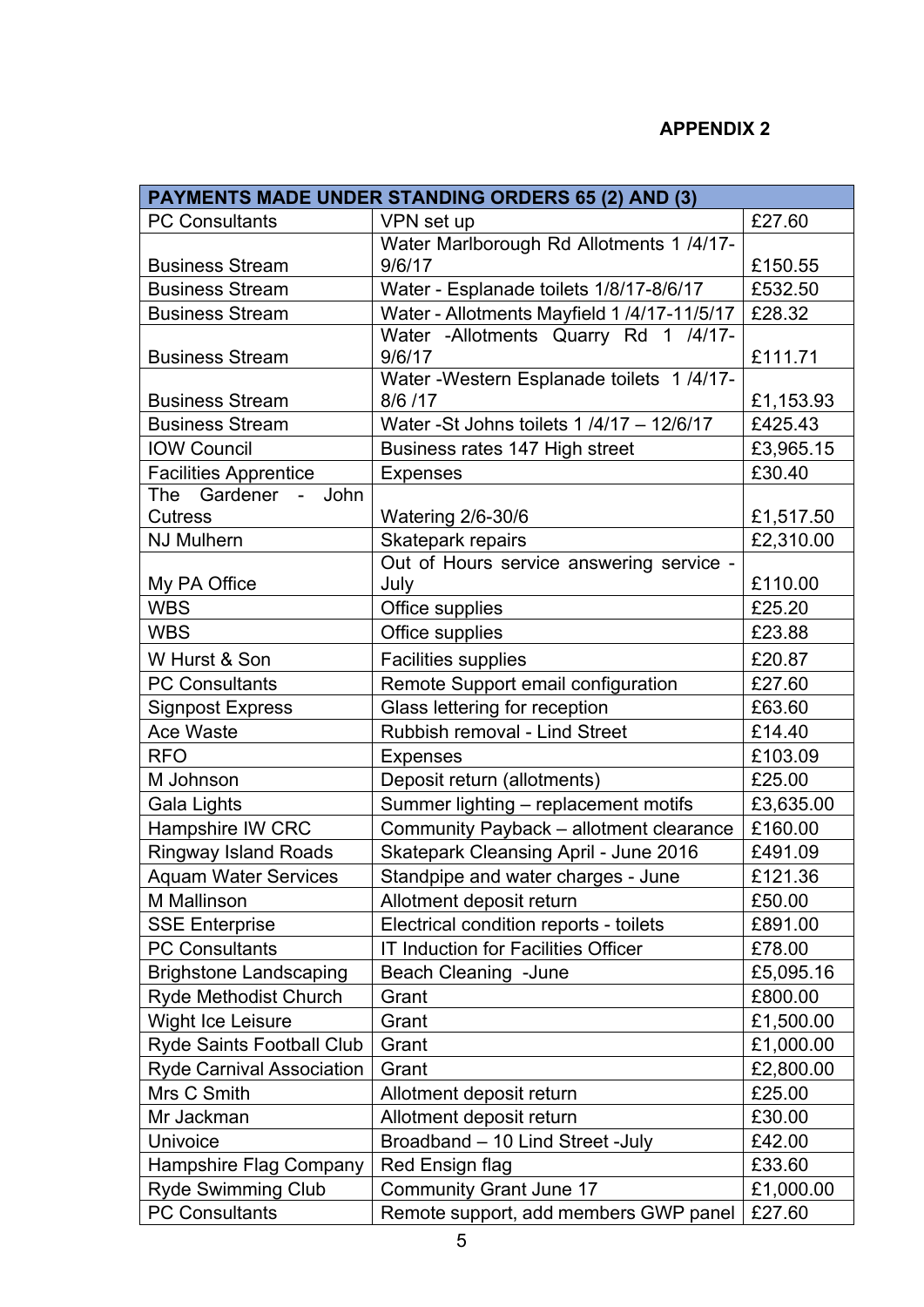| Wightfibre                        | <b>VOIP line July</b>                        | £76.96     |
|-----------------------------------|----------------------------------------------|------------|
| <b>Chris Atrill</b>               | Window cleaning -July                        | £40.00     |
| SSE southern electric             | Gas, council offices, Lind street Qtr 2      | £294.55    |
| <b>IGM</b>                        | Hanging baskets & planters                   | £16,933.00 |
| <b>IWCP</b>                       | Advert IW Pride wrap Support                 | £156.00    |
| <b>IWCP</b>                       | <b>Binstead Ward Vacancy advert</b>          | £112.32    |
| <b>BT</b>                         | Broadband 1/7-30/9                           | £132.24    |
| Focus<br>Plumbing<br>&            |                                              | £546.00    |
| Heating<br>&<br>Plumbing<br>Focus | Legionella Assessment - Toilets              |            |
| Heating                           | Legionella Assessment - allotments           | £498.00    |
| <b>Four Seasons</b>               | Office Cleaning 31/5-30/6                    | £135.00    |
| <b>Aquam Water Services</b>       | Standpipe and water charges - July           | £5.73      |
| <b>Wight Reclamation</b>          | <b>Confidential Waste</b>                    | £22.05     |
| <b>Top Mops</b>                   | <b>Toilet Cleaning - June</b>                | £2,414.02  |
| <b>Top Mops</b>                   | Jet-washing at Western Toilets               | £426.00    |
| IW Day                            | Contribution                                 | £500.00    |
| My PA Office                      | Vat from June                                | £22.00     |
| <b>PC Consultants</b>             | Network Ryde Domain/ Email 365 set up        | £79.20     |
| <b>TopMops</b>                    | Clear Blockage - St Johns                    | £172.80    |
| <b>French Franks</b>              | Catering Ryde in Bloom                       | £22.30     |
| <b>Signpost Express</b>           | Supply & Fit etching to windows              | £198.00    |
| Npower                            | Electricity Lind Street 20/6-18/7            | £71.01     |
| <b>Admin Staff</b>                | <b>Expenses MLAFL</b>                        | £51.49     |
| <b>TopMops</b>                    | Maintenance Appley toilets                   | £64.61     |
| Crossprint                        | <b>LOGO Design Network Ryde</b>              | £66.00     |
|                                   | Maintenance/Environment<br>Officer/<br>Qtr   |            |
| <b>IW Council</b>                 | parks                                        | £18,013.55 |
| <b>French Franks</b>              | Catering Ryde in Bloom                       | £14.20     |
| <b>SLCC</b>                       | <b>RTC Subscription</b>                      | £200.00    |
| <b>Biffa</b>                      | Skatepark Bin emptying 30/5-23/6             | £57.03     |
| <b>Facilities Apprentice</b>      | <b>Expenses</b>                              | £15.00     |
| <b>Facilities Officer</b>         | <b>Expenses</b>                              | £157.38    |
| <b>NR Staff</b>                   | <b>Expenses Network Ryde</b>                 | £58.11     |
| <b>NR Staff</b>                   | <b>Expenses Network Ryde</b>                 | £76.39     |
| <b>John Cattle</b>                | Summer Skate club                            | £360.00    |
| Hampshire and IW CRC              |                                              |            |
| Ltd                               | Community Payback Days 8, 18, 29 June        | £240.00    |
| <b>PC Consultants</b>             | Register of Interests on website             | £55.20     |
| <b>TopMops</b>                    | Maintenance - Western Esplanade              | £98.63     |
| <b>TopMops</b>                    | Maintenance - Appley toilets                 | £120.88    |
| <b>IWCP</b>                       | <b>Binstead Ward Vacancy advert</b>          | £168.48    |
| Landlord                          | Network Ryde Rent                            | £1,029.17  |
|                                   | <b>Network</b><br>Ryde<br>Summer<br>sessions |            |
| Decathlon Ltd                     | equipment                                    | £30.46     |
| Amazon                            | Network Ryde Summer Session Equipment        | £45.15     |
| Appliance spares                  | Network Ryde Housekeeping supplies           | £10.97     |